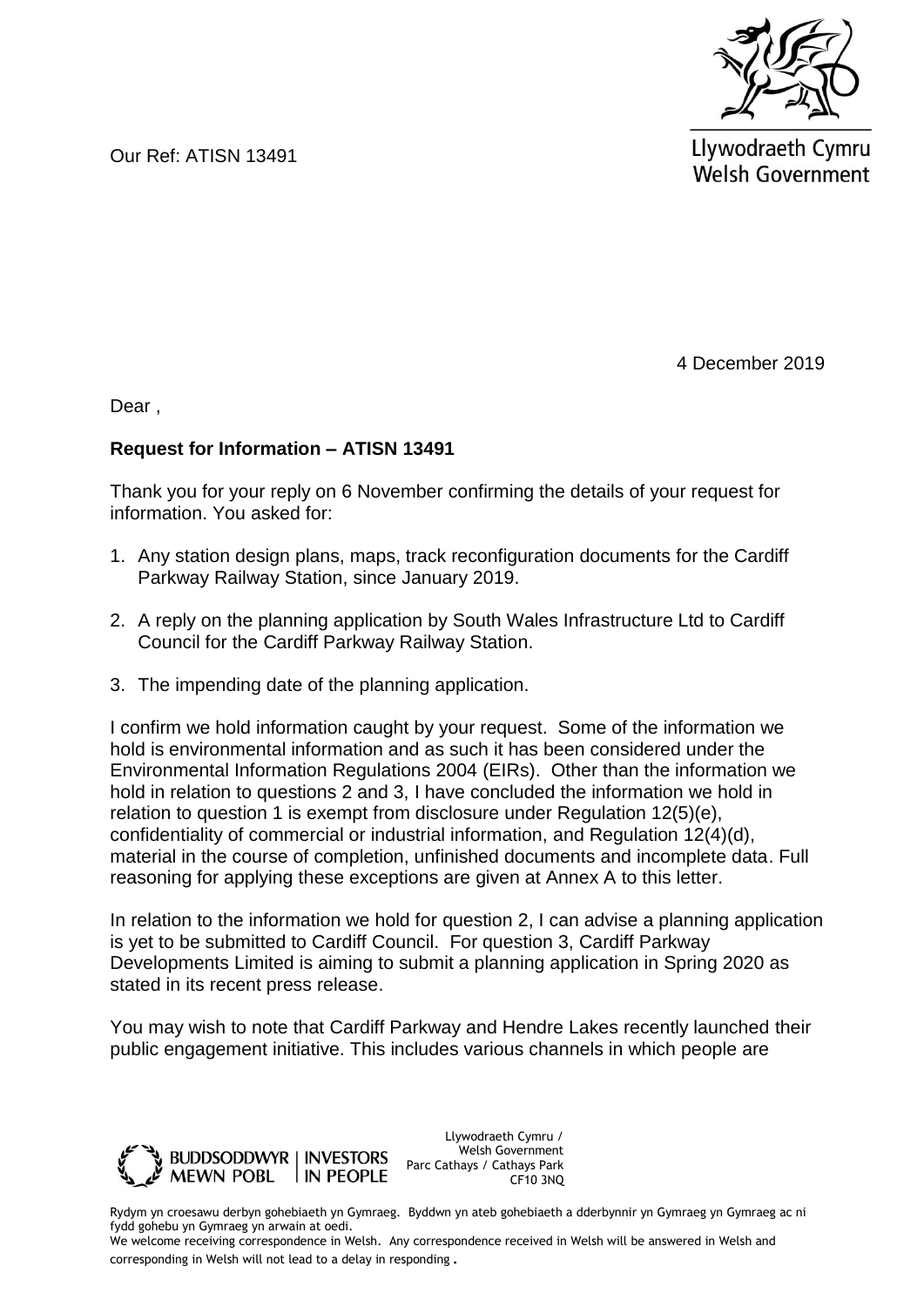welcome to contact them should they have any queries relating to the project. Their new website [https://www.cardiffhendrelakes.com](https://eur01.safelinks.protection.outlook.com/?url=https%3A%2F%2Fwww.cardiffhendrelakes.com&data=02%7C01%7CFOI.EconomyandInfrastructure%40gov.wales%7C4aada4570faf4ce2d2bd08d76f64a6ff%7Ca2cc36c592804ae78887d06dab89216b%7C0%7C0%7C637100351217764954&sdata=Gk73PmHoab5ybTOStI95iPaxNzTSkIW1%2BWuJyh59M2k%3D&reserved=0) has a 'contact us' section [https://www.cardiffhendrelakes.com/contact/](https://eur01.safelinks.protection.outlook.com/?url=https%3A%2F%2Fwww.cardiffhendrelakes.com%2Fcontact%2F&data=02%7C01%7CFOI.EconomyandInfrastructure%40gov.wales%7C4aada4570faf4ce2d2bd08d76f64a6ff%7Ca2cc36c592804ae78887d06dab89216b%7C0%7C0%7C637100351217774953&sdata=0txPQCFdhwxt9AUZoOgEyzYTkA2yVpNWHHLnMWO2gU4%3D&reserved=0) with a contact email address [communityrelations@cardiffhendrelakes.com](mailto:communityrelations@cardiffhendrelakes.com)

If you are dissatisfied with the Welsh Government's handling of your request, you can ask for an internal review within 40 working days of the date of this response. Requests for an internal review should be addressed to the Welsh Government's Freedom of Information Officer at: Information Rights Unit, Welsh Government, Cathays Park, Cardiff, CF10 3NQ or Email: [Freedom.ofinformation@gov.wales.](mailto:Freedom.ofinformation@gov.wales) Please remember to quote the ATISN reference number above.

You also have the right to complain to the Information Commissioner. The Information Commissioner can be contacted at: Information Commissioner's Office, Wycliffe House, Water Lane, Wilmslow, Cheshire, SK9 5AF. However, please note that the Commissioner will not normally investigate a complaint until it has been through our own internal review process.

Yours sincerely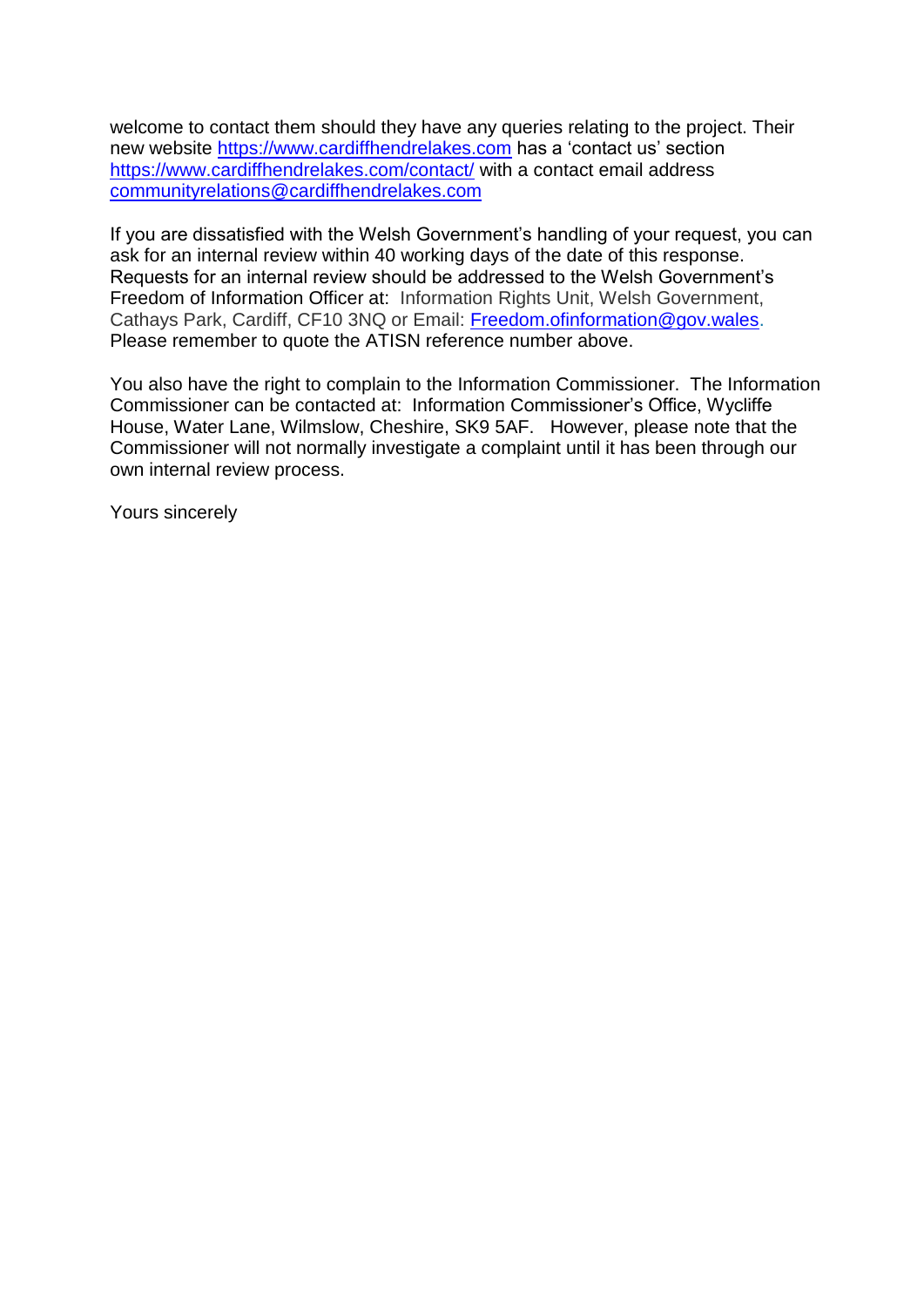# **CONSIDERATION OF EIR EXCEPTIONS**

### **Regulation 12(5)(e) – confidentiality of commercial or industrial information**

This exception of the Environmental Information Regulations 2000 (EIRs) relates to question one of the request asking for any station design plans, maps, track reconfiguration documents for the Cardiff Parkway Railway Station (CPDL), since January 2019. The exception states:

*12.—(5) For the purposes of paragraph (1)(a), a public authority may refuse to disclose information to the extent that its disclosure would adversely affect— (e) the confidentiality of commercial or industrial information where such confidentiality is provided by law to protect a legitimate economic interest* 

In order to refuse information under this Regulation, guidance<sup>1</sup> from the Information Commissioner states that public authorities will need to establish that:

- *the information is not on emissions;*
- *the information is commercial or industrial in nature;*
- *it is confidential under either the common law of confidence, contract, or a statutory bar;*
- *the confidentiality is protecting a legitimate economic interest;*
- *the confidentiality will be adversely affected by disclosure; and*
- *the public interest in maintaining the exception outweighs the public interest in disclosing the information.*

The withheld information is commercially in nature as it relates to the sale and purchase of land by and from third parties. The Welsh Government has made the decision not to disclose the information requested, on the grounds that it is owed a duty of confidence in order to protect the commercial interests of CPDL.

It should be noted that the Information Tribunal has previously held similar information to be confidential.

#### *Prejudice Test*

Having consulted with the affected third party, I believe the withheld information, if released into the public domain, would prejudice the economic interests of CPDL. The station is still being designed in accordance with rigorous industry standards and best practice, and having widespread public conversations in parallel on rail design would undermine the design process, which considers health, safety and inclusive access. The station is being costed and operating and finance plans are being developed. The company has a legitimate commercial interest in ensuring that its proposed project proceeds without hindrance or interference on such commercially

ı

<sup>1</sup> [https://ico.org.uk/media/for-](https://ico.org.uk/media/for-organisations/documents/1624/eir_confidentiality_of_commercial_or_industrial_information.pdf)

[organisations/documents/1624/eir\\_confidentiality\\_of\\_commercial\\_or\\_industrial\\_information.pdf](https://ico.org.uk/media/for-organisations/documents/1624/eir_confidentiality_of_commercial_or_industrial_information.pdf)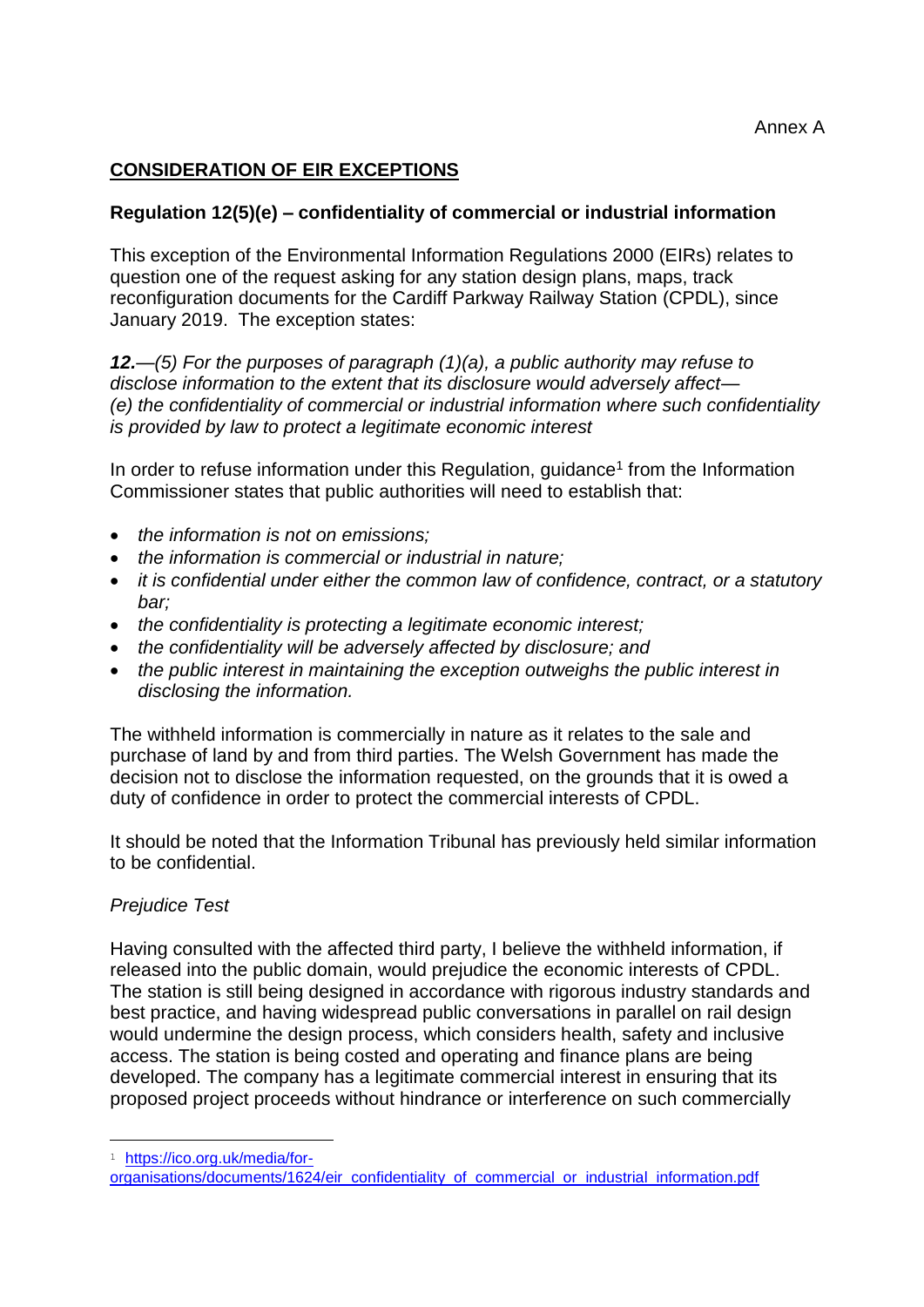sensitive matters, particularly given the sums already invested by both private investors and the Welsh Government.

The information contained in the station design plans, maps details about track reconfiguration documents for Cardiff Parkway Railway Station (CPDL) contains sensitive, financial and technical project information. As such the information is neither trivial nor is it, at this point in time, publicly accessible. The information was originally provided to the Welsh Government in confidence with the appropriate confidentiality labels and notices making it clear that the information is of a confidential nature. It would be extremely prejudicial to CPDL's interests to make any detailed railway plans available at this point. CPDL has not provided consent for us to make this information available to any party who asks for it.

Consequentially I believe that the information is owed a legal duty of confidence and that disclosure without consent would result in a breach of that confidence.

#### *Public interest arguments in favour of release*

The Welsh Government acknowledges there is significant public interest in the proposed project with strong feelings both for and against it. The Welsh Government also acknowledges there is public interest in openness and transparency within Government, particularly in terms of how the Welsh Government spends public money and that the money is invested wisely.

### *Public interest arguments in favour of withholding*

Disclosing the information whilst consultations are ongoing regarding overall plans for the site would be likely to cause prejudice to CPDL's commercial interests. CPDL is currently consulting with the public and key stakeholders in relation to its overall plans for the site and therefore the public interest in transparency is already being met.

## **Regulation 12(4)(d) – material in the course of completion**

This Annex sets out the reasons for the engagement of Reg12(4)(d), material in the course of completion, unfinished documents and incomplete data of the EIRs and our subsequent consideration of the Public Interest Test.

'Environmental information' is defined in the Regulations as (inter alia) information on measures (including administrative measures), such as policies, legislation, plans, programmes, environmental agreements, and activities affecting or likely to affect the state of the elements of the environment, such as air and atmosphere, water, soil, land, landscape and natural sites, and also factors such as substances, energy, noise, radiation or waste likely to affect the state of the elements of the environment above.

In the recent Court of Appeal decision in The Department for Business, Energy and Industrial Strategy v The Information Commissioner and Alex Henney, it was held that the statutory definition of 'environmental information' does not mean that the information itself must be intrinsically environmental. They confirmed it is well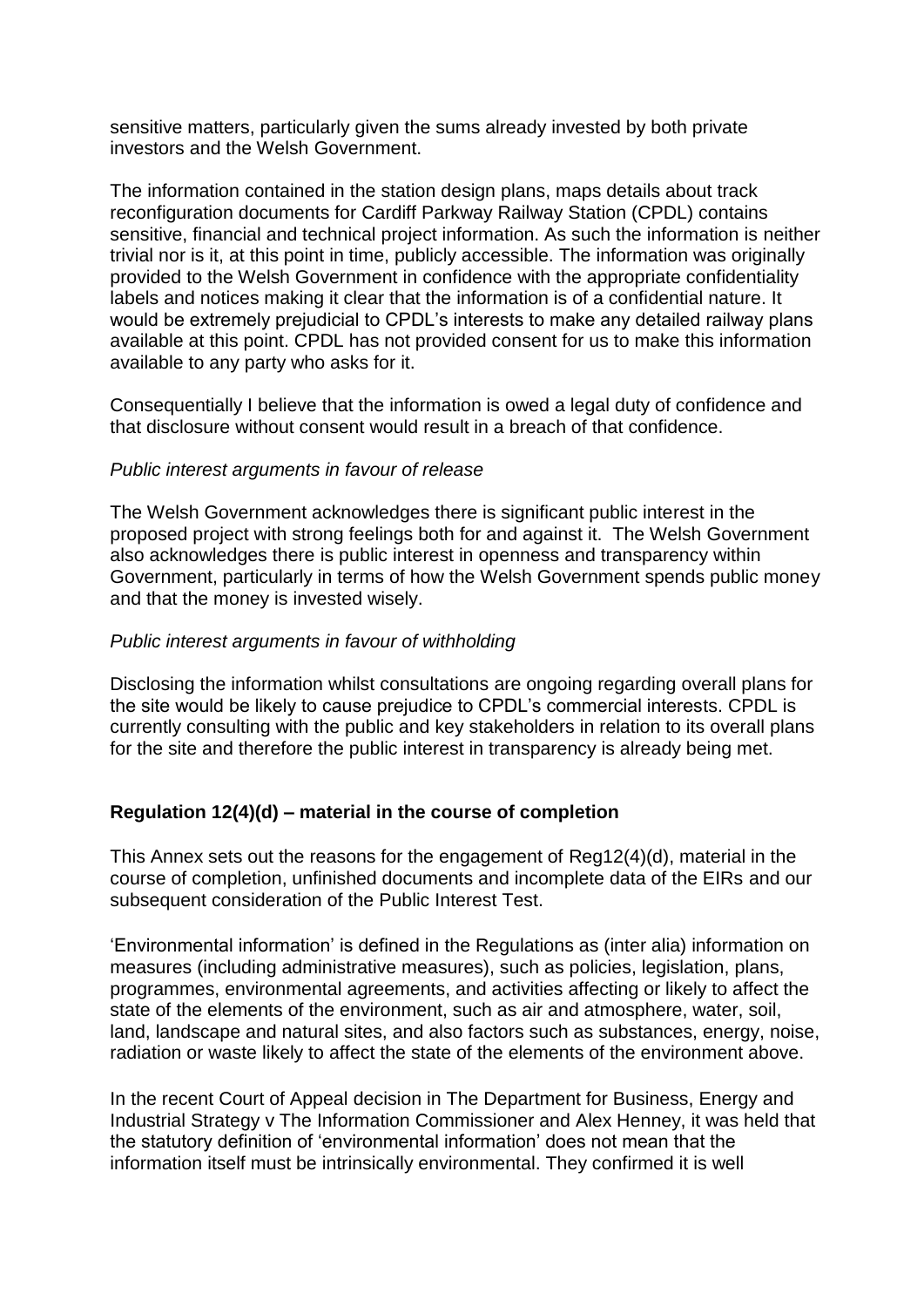established that the term "environmental information" in the Directive is to be given a broad meaning and that the intention of the Community's legislature was to avoid giving that concept a definition which could have had the effect of excluding from the scope of that directive any of the activities engaged in by the public authorities.

As the Cardiff Parkway Railway Station is likely to affect the environment, and as the information requested relates to the potential implementation of such a measure, then it falls within the definition set out in the Regulations.

The information requested is being withheld under Reg12(4)(d). This states:

*12.—(4) For the purposes of paragraph (1)(a), a public authority may refuse to disclose information to the extent that—*

*(d) the request relates to material which is still in the course of completion, to unfinished documents or to incomplete data*

Guidance from the Information Commissioner has confirmed that *"Material which is still in the course of completion can include information created as part of the process of formulating and developing policy, where the process is not complete; draft documents are unfinished even if the final version has been produced; data that is being used or relied on at the time of the request is not incomplete, even if it may be modified later".* I can confirm that this is the case with the information you have requested. Public consultation is required to be undertaken as part of the decision making process for planning applications. Publishing information online provides the public with an opportunity to engage with the process in a way that is convenient to them. It is expected that the information you have requested will be published on the local authority's website by Spring 2019 as part of this consultation.

Regulation 12(4)(d) is a qualified (public interest tested) exception. Even if the exception is engaged, public authorities must go on to apply the public interest test set out in regulation 12(1)(b). A public authority can only withhold the information if the public interest in maintaining the exception outweighs the public interest in disclosing the information. Because of this, consideration has been given to the effects of disclosure to the world at large rather than any personal interest you may have in being provided with the information.

The Welsh Government acknowledges the presumption in favour of disclosure under Regulation 12(2) and we acknowledge there is a public interest in openness and transparency within Government, particularly in terms of ensuring transparent and accountable government by disclosing how the Welsh Government utilises its resources, spends public money and that both are invested wisely on behalf of the people of Wales.

As outlined above, the station designs, maps and details about track reconfiguration held by the Welsh Government are not final and form part of material that is still in the course of being completed. The information will be published in a co-ordinated manner, with supporting contextual narrative, to all people at the same time. An